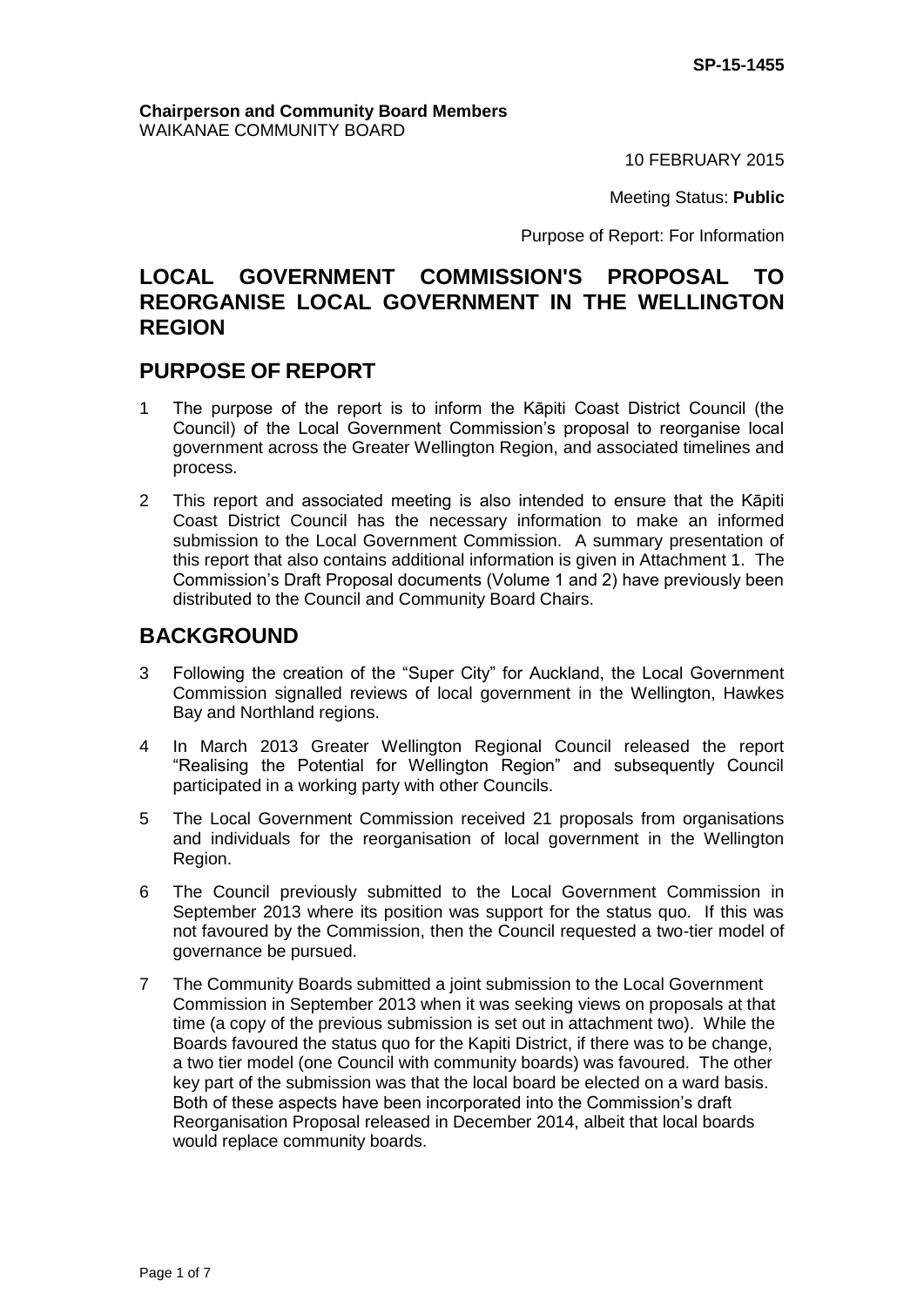8 The Local Government Commission issued its draft proposal on 4 December 2014 with submissions closing on 2 March 2015.

# **CONSIDERATIONS**

## The Proposal

- 9 The Local Government Commissions proposal is for one option only. The proposal recommends the formation of the "Greater Wellington Council" with local boards.
- 10 The proposal consists of:
	- 21 Councillors (2 from Kāpiti District)
	- Eight Wards
	- Eight Boards
	- Maori Board and Natural Resource Committee with Maori members

### Local Board

- 11 If the proposal was adopted one local board will be formed and replace the Council and all existing community boards in Kāpiti.
- 12 The local board would be elected on a ward basis (four wards) and would effectively be responsible for delivering responsibilities within budgets and policies established by the Greater Council.

#### Maori Participation

- 13 The proposal recommends the creation of a Maori Board consisting of representation of all Iwi in the Greater Wellington Region. The Maori Board will assist Council's decision making and have an advocacy role and hence the Maori Board will not have voting rights at Council. While not formalised in the draft proposal the Commission comments that it sees the need for local boards to establish relationships with iwi and hapu as well as local taura here groups. This could include advisory groups, appointments to committees, memoranda of understanding etc.
- 14 The Local Government Commission identifies the principal benefit to Iwi/Maori is that dealing only with one Council will streamline involvement in local government processes.

### **Issues**

### Representation

- 15 The proposal inevitably means that there will be less local representation on matters that are managed at the new Council level. This is probably the most profound in policy, and in planning matters, where decisions about the future shape of the area will be taken at the Council level. However it is unlikely that there would be immediate change to the Proposed District Plan, given where it is in process, and the costs of starting plan processes from scratch, but this matter will need clarification from the Commission.
- 16 This issue is balanced to a degree with the Local Board, which is directly accountable to the local community, having responsibilities for matters that are deemed local, such as facilities management, identifying and communicating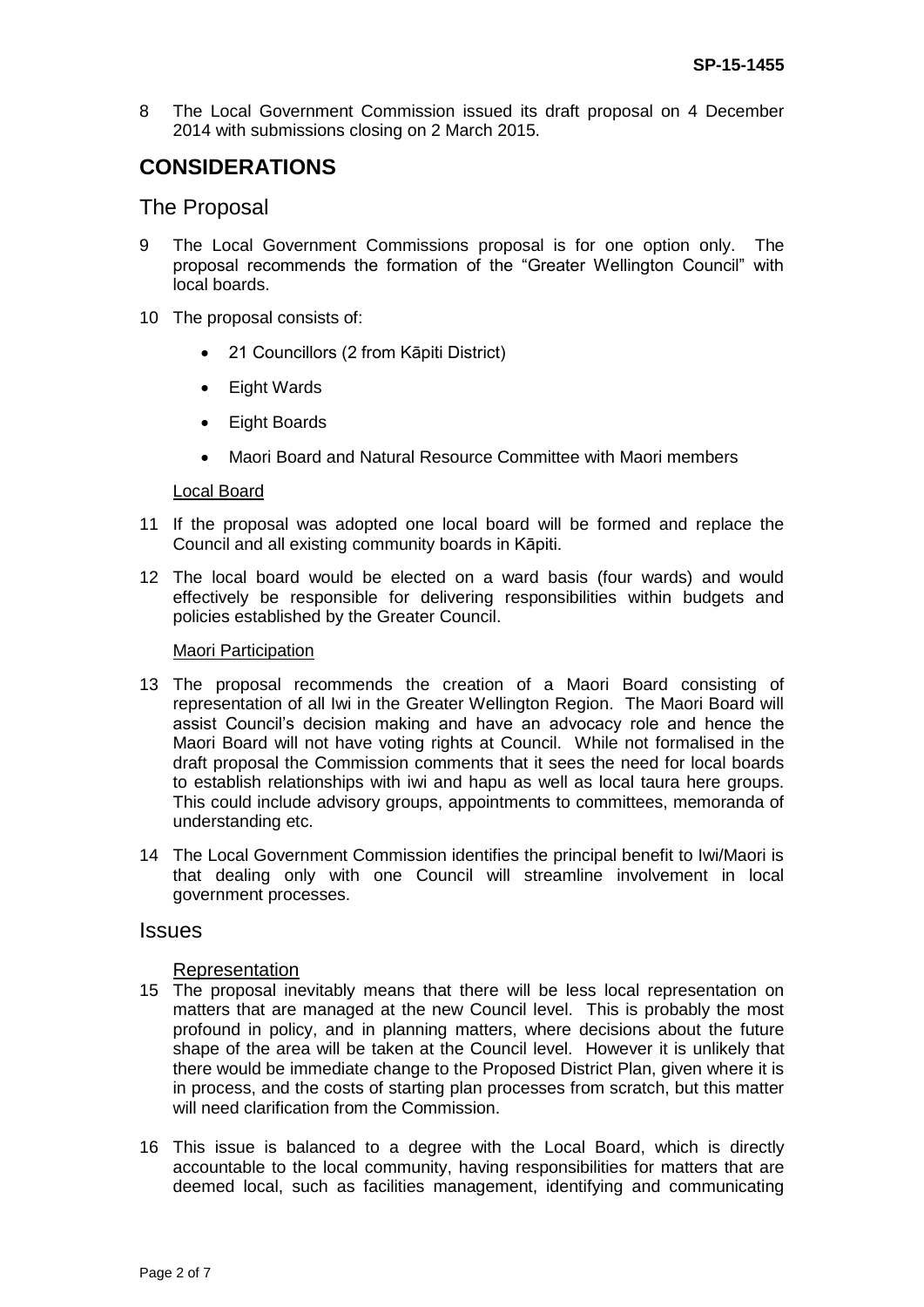local preferences to the Council, and undertaking other roles that the Council may delegate to it. The local community however is one step further removed from the decision-makers.

- 17 It could also be argued that there may be more influence in regional matters, and particularly regional growth strategies and transport, with Council members having the potential to exert greater influence than the current forums.
- 18 While it may be possible to argue for more representation (and in the Hawkes Bay case the number of Councillors was doubled following submissions), it is unlikely that the proportion would be changed.

### Decision-making

- 19 The Local Board will be responsible for management of facilities within prescribed budget and three year Long Term Plan. Policy will be determined at the Council level. Given that Local Boards of this nature are a new concept, there is little experience in levels of delegation and how far local decision-making could be taken. For example, different communities may value some facilities and activities more than others (particularly given different demographics), or may wish to see higher standards than the regional average. This may well be possible through agreements, and the use of targeted rates.
- 20 This may be particularly important to the Kāpiti Coast in relation to non-transport infrastructure (water supply and wastewater management) where there is no connection to the rest of the region.
- 21 It is difficult to argue that rating decisions should be undertaken by a local board, as there would then be a mis-match in accountability at the Council Level.

### Fiscal implications

- 22 Future integrated rating means there will inevitably be changes in how rates are struck. A shift to capital value rating will impact ratepayers, as would changes to fixed charges. It is difficult to model the impacts – however ratepayers with more capital assets will likely pay more, and those with less may see a rates reduction (see attachment 1). Kāpiti Coast is also the only Council that does not have a differential for commercial properties, and it seems likely that differentials will be implemented at some stage, meaning higher rates for commercial properties.
- 23 The cost of change is not unsubstantial. Council needs to be satisfied that the long-term benefits that will accrue justify the cost. The Local Government Commission has estimated that the costs of this option will be around \$184M, with the biggest single being the cost of integrating IT systems (ranging from \$105M to \$150M). It has also assessed the savings resulting from efficiency are in the order of \$30M per annum. This means that it will take at least 7 years to recoup the costs, assuming that the costs are realistic. The Local Government Commission however is looking at a 25 year time horizon, over which time substantial benefits should accrue.
- 24 The costs of integrating IT systems are difficult to predict accurately. There are many examples of costs substantially exceeding estimates (as in the Auckland case) – however Council should also bear in mind that replacement of existing systems (particularly Council by Council, or via a shared service arrangement) is also difficult to predict, given constantly changing demands and increasing needs for security.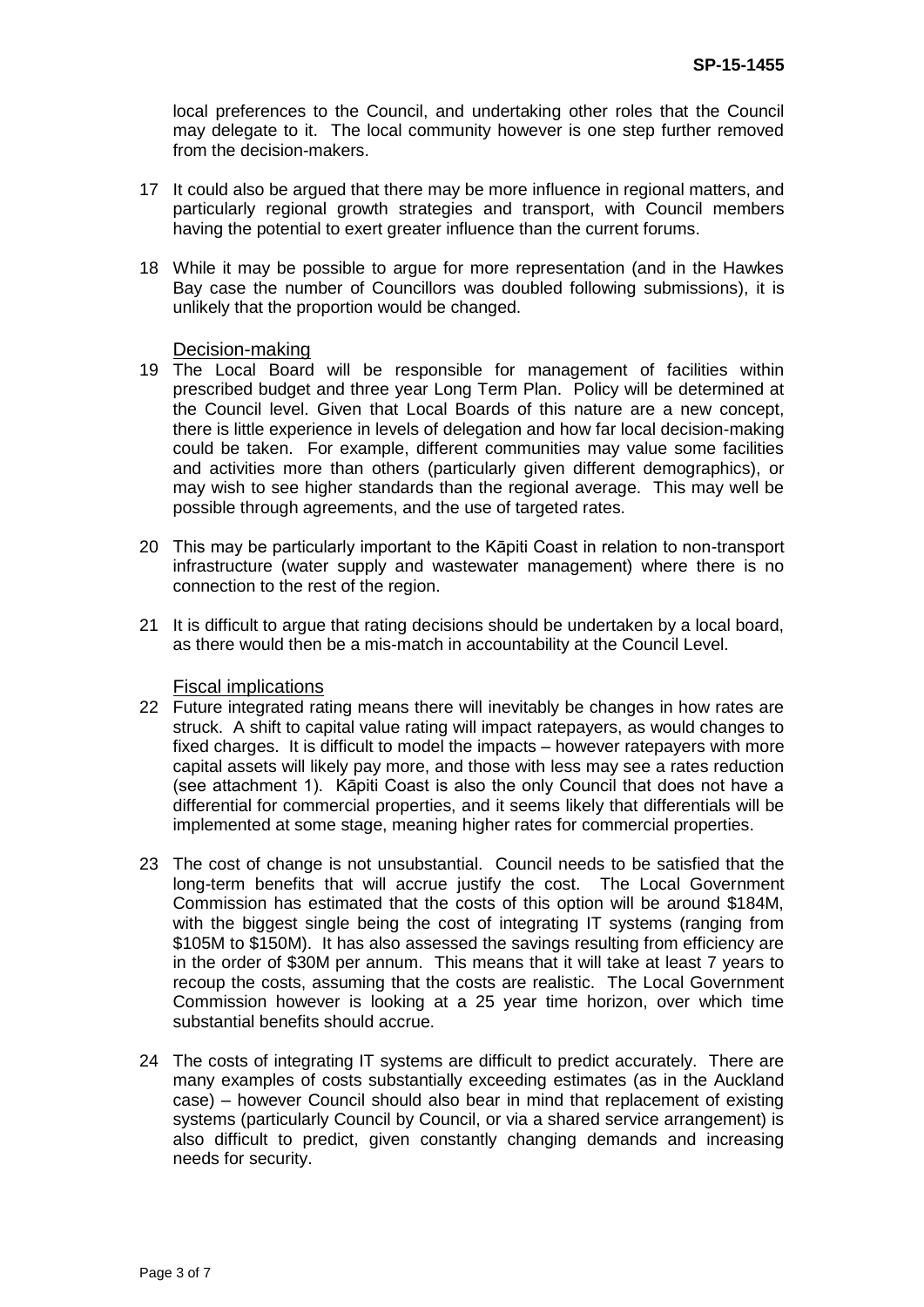## Fate of commitments and agreements

25 This situation remains as it is now, with Councils unable to bind future Councils. It does mean however that projects that are not in-flight, and agreements and partnership arrangements cannot be guaranteed to remain, beyond those embodied in legally binding contracts or agreements.

# Changing expectations of Councils

26 Expectations of Councils are changing, both from communities and government. The trends to higher standards, increased efficiency, greater transparency, and more partnership arrangements are unlikely to change, and will continue to drive the administration and sophistication required. These can require skills that are difficult for smaller councils to recruit and afford. Examples of present issues that are challenging to manage include natural hazard management and adaptation to climate change.

### Fact checking

- 27 There are a number of areas where facts and figures are not correct. It is the staff assessment that these matters, while significant, are unlikely to materially alter the conclusions that the Local Government Commission has reached. It is important, however, that these are corrected both to ensure that the Local Government Commission does have the right facts and figures before it when it makes its final determination, and to ensure that the public record is correct. The most significant of these are the statements regarding operating costs and asset condition.
	- 27.1 Operating Costs per capita Vs per ratepayer

The Commission's report quotes per capita operating expenditure and shows Kāpiti Coast as the  $2^{nd}$  highest in the region (\$2,048), just behind Wellington City<sup>1</sup>. This is incorrect. The actual per capita figure for Kāpiti Coast for 2012/13 is \$1,232 which is the second lowest in the region; and 35% lower than the national average.

A more valid measure to use is operating expenditure per ratepayer, given this is how local authority costs are levied and collected. A recent survey (2014) by the Taxpayers Union showed that by using this measure Kāpiti Coast has the lowest cost per ratepayer in the region, and in fact has the fourth lowest operating cost per ratepayer (\$2,497), in the country. This survey identified the following for the Wellington region:

| Council                         | avg     |
|---------------------------------|---------|
| <b>Käpiti Coast District</b>    | \$2,497 |
| <b>South Wairarapa District</b> | \$2,632 |
| <b>Upper Hutt City</b>          | \$2,705 |
| <b>Carterton District</b>       | \$2,797 |
| <b>Masterton District</b>       | \$3,280 |
| <b>Lower Hutt City</b>          | \$3,489 |
| <b>Porirua City</b>             | \$3,886 |
| <b>Wellington City</b>          | \$5.738 |

27.2 While this is still a simplified measure, what it highlights is that Kāpiti Coast has cost-effective delivery of services, where the draft proposal implied the opposite.

## 27.3 Asset Condition

 1 Table 9, p58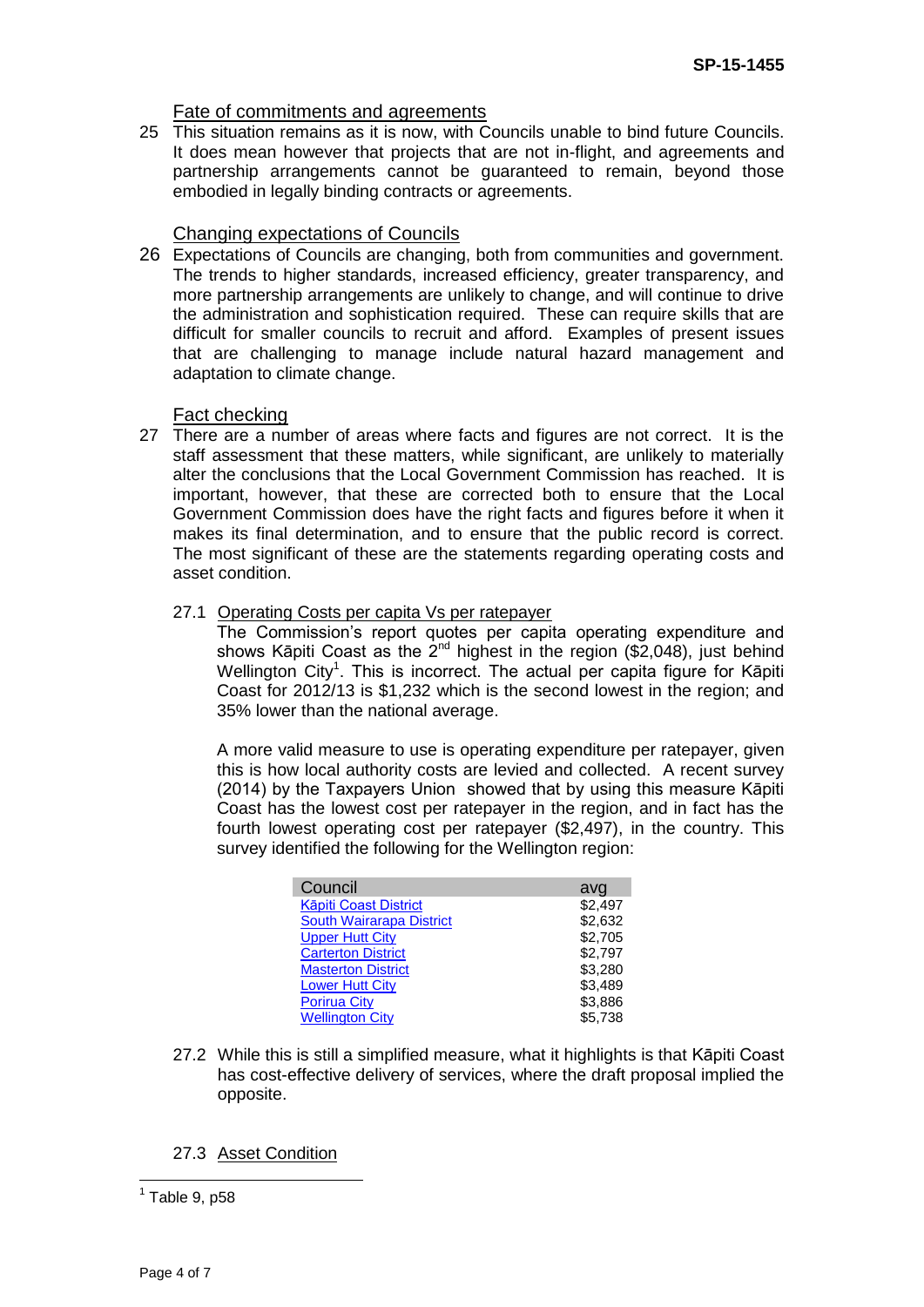The water and wastewater pipe condition figures quoted by the Commission have been extracted from a consultant's report (Asset Management Activities Wellington Region Local Authorities Nov 2013) undertaken by the Commission as part of developing their proposals. One of the main conclusions reached in this report was that:

"The nine councils appear to have a good understanding of the assets they own, their current condition, the levels of service the assets are required to provide, and what needs to be done to properly manage and maintain them in order to achieve the outcomes sought."

- 27.4 The consultant report defines Asbestos Cement (AC) pipe as having a shorter life than most pipes made of other material with specific reference to AC pipe installed prior to 1970 "current condition of at least those laid before 1970 can generally be described as being 'poor to very poor'.
- 27.5 Of concern is that the Commission's proposal quotes 53% of the water network and 67% of the wastewater network as being "poor to very poor" in the Kāpiti District. The Commission has assumed that all of AC pipe was installed prior to 1970 which is not correct. The actual percentage of AC pipe installed prior to 1970 is 1% within the water network and 7% within the wastewater network. Following condition assessments the Council's Activity Management Plans have identified 24.3% being poor and 3.3% being very poor (totals 27.6%) for the total water network and 2.3% being poor or very poor collectively for the total wastewater network. This issue is addressed through adequately providing for renewals in the Council's draft Infrastructure Strategy and Long Term Plan.
- 27.6 Using the corrected data would reduce the projected 30 year water and wastewater renewal figures provided by the Commission.

### Submissions by the Council and Community Boards

- 28 Given the close of submissions with the Local Government Commission is on 2 March 2015, Council's consideration of its submission is programmed for the Council meeting on 26 February 2015. If Community Boards wish to make a submission either individually or collectively the submission(s) will need to be lodged no later than 2 March 2015.
- 29 At this stage in the process the Council and Community Boards have the following options:
	- o Support the draft reorganisation proposal in its entirety
	- $\circ$  Support the draft reorganisation proposal with conditions and changes
	- $\circ$  Identify an alternative preferred option from within the identified "reasonably practicable options". This might include supporting the status quo, or "do nothing" option.

#### Next Steps

30 Once the Commission has received submissions it will hold public hearings where submitters will have the opportunity to present their submissions. Once the Commission has concluded the hearings it will chose one of the following options: Issue the draft as a final proposal, issue a modified draft as the final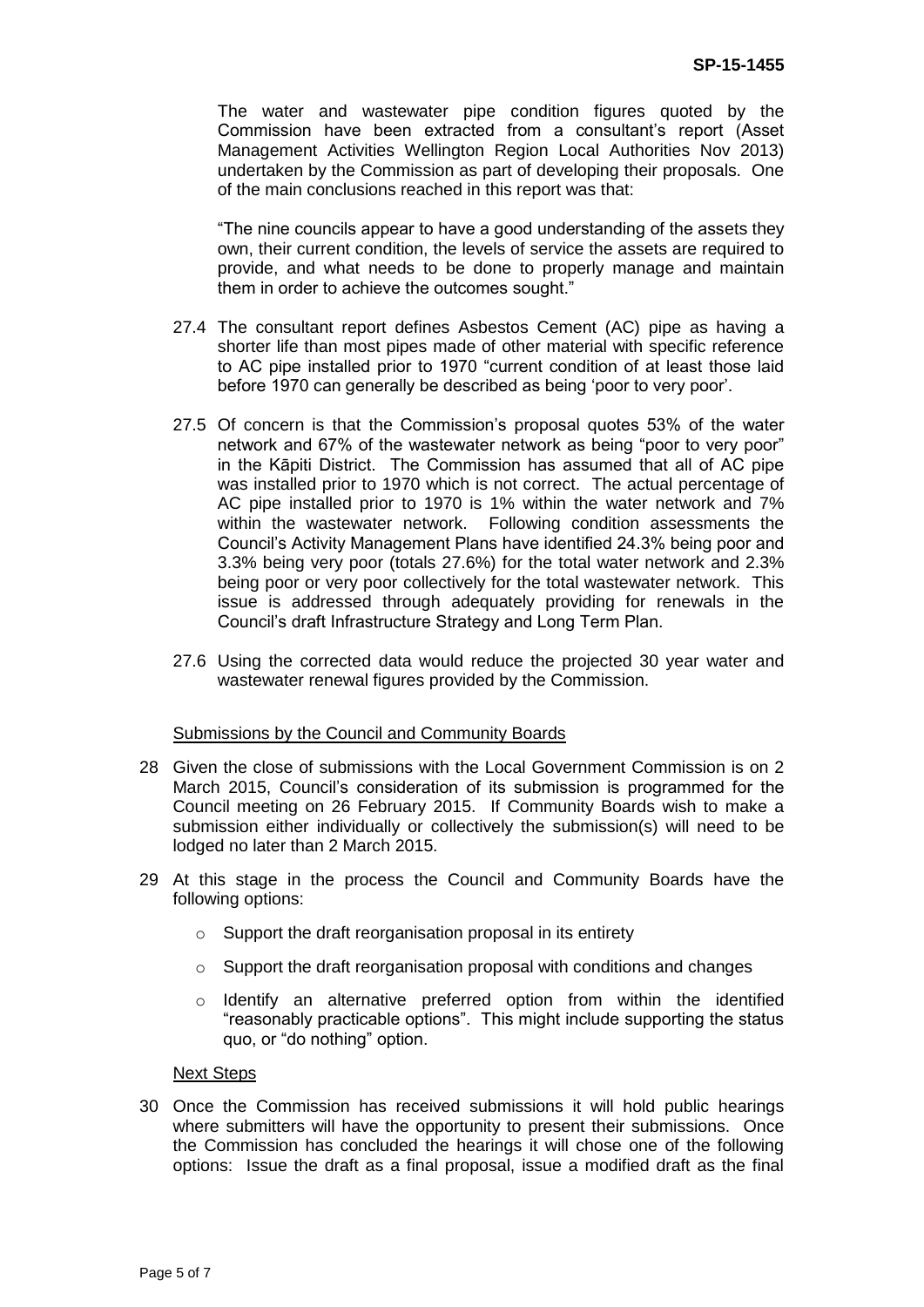proposal, identify another "preferred option" as the basis for a new draft proposal, or decided not to issue a final proposal.

31 Once the Commission has issued a final proposal, the electors of the affected local authorities can call for a poll on that proposal. 10% or more of the electors of one of the affected local authorities is required to trigger a poll. If a poll is triggered more than 50% of the valid votes cast in the poll (across the affected region) must support the final proposal for it to succeed. If the poll fails status quo local government arrangements in the region continue.

## Financial Considerations

32 Council has budgeted \$80,000 this financial year for responding to the Local Government Commission process.

## Legal Considerations

33 The Local Government Commission process is tightly prescribed within legislation and no discretion exists to deviate from this process.

## **Delegation**

34 Council holds the delegation to make the submission to the Local Government Commission.

## Significance and Engagement

- 35 In terms of Council's Significance and Engagement policy, the proposal has a high degree of significance for the community. Council has previously canvassed the community's views on this matter.
- 36 It is important to note that this is a Local Government Commission process and not a Council process hence the requirement for consultation is legally with the Local Government Commission itself. It has a responsibility to seek the views of affected local authorities, Iwi, Community Boards, CCO's and others it considers appropriate.
- 37 While Council, individual Councillors and Community Boards will liaise with the Kāpiti Community no formal or comprehensive consultation is planned by Council. The short time frame allowed by the Local Government Commission for submissions and the fact that this included the Christmas/New Year period precludes comprehensive consultation in any case.

## Policy Implications

38 All existing Council policies would become null and void if the Local Government Commission proposal was adopted. This Council cannot bind the Greater Wellington Council into adopting any existing policies of the Kāpiti Coast District Council.

## Tāngata Whenua Considerations

39 While a legislative requirement exists for the Commission to consult with Iwi it is ultimately up to Iwi to make their submission directly to the Local Government Commission. Te Whakaminenga o Kāpiti was briefed on the proposal at its meeting on 20 January 2015.